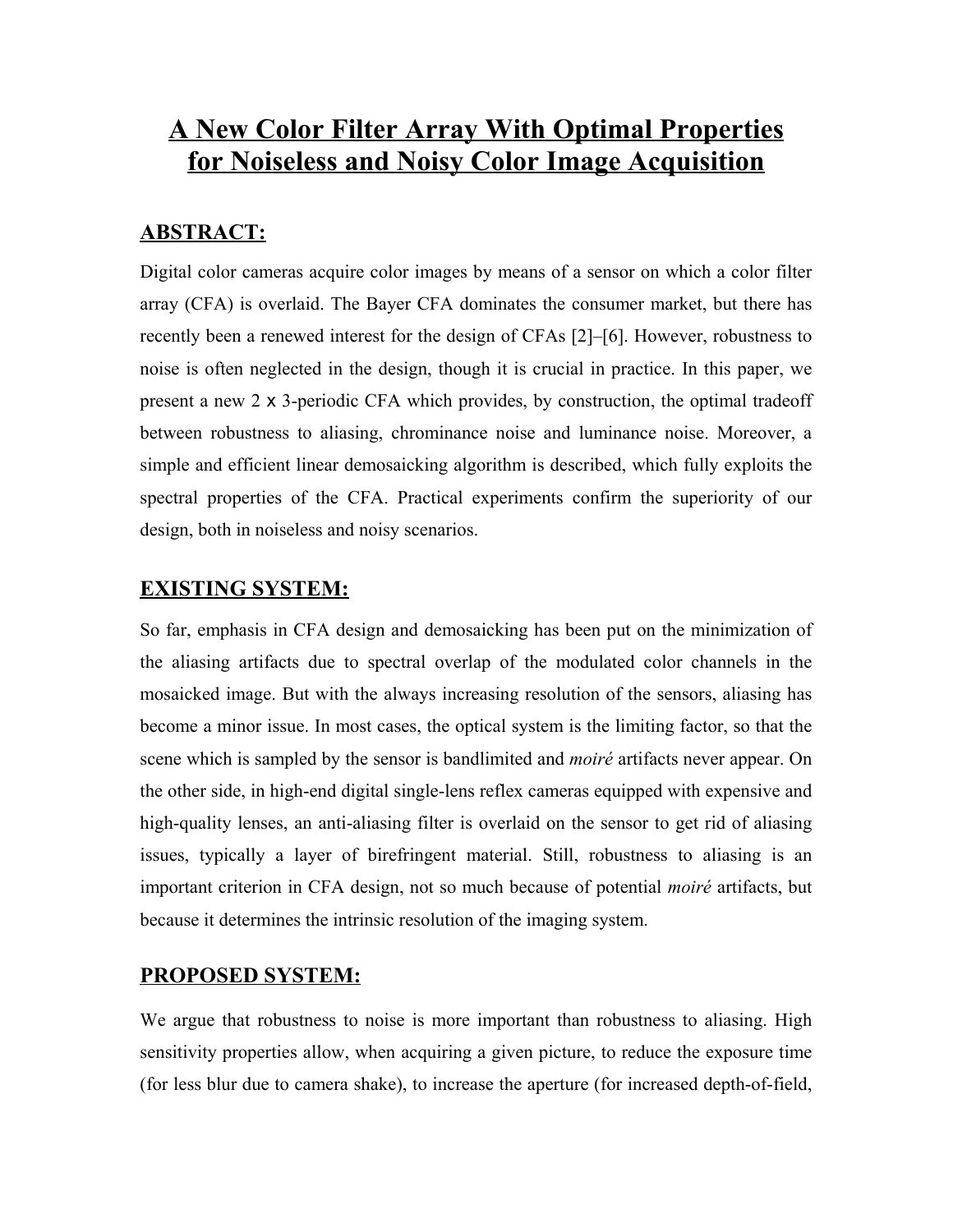hence less out-of-focus blur), or to use a lower ISO setting and a less destructive denoising process. This is particularly important for photography in low light level environments. Hence, there is a real need for new CFAs with improved sensitivity, so that maximum energy of the color scene is packed into the mosaicked image

# **Hardware Requirements & Software Requirements:**

# **Hardware Requirements**

- SYSTEM : Pentium IV 2.4 GHz
- HARD DISK : 40 GB
- FLOPPY DRIVE : 1.44 MB
- MONITOR : 15 VGA colour
- MOUSE : Logitech.
- RAM : 256 MB
- KEYBOARD : 110 keys enhanced.

# **Software Requirements**

- Operating system :- Windows XP Professional
- Front End :- Microsoft Visual Studio .Net 2005
- Coding Language :-  $C# 2.0$

# **Modules**

- · Load Image/Save Image
- Image processing techniques
- Color Filters
- HSL Color Space
- · Binarization
- Morphology
- · Convolution and Correlation
- · Edge Detectors
- Histogram
- Gamma Correction filter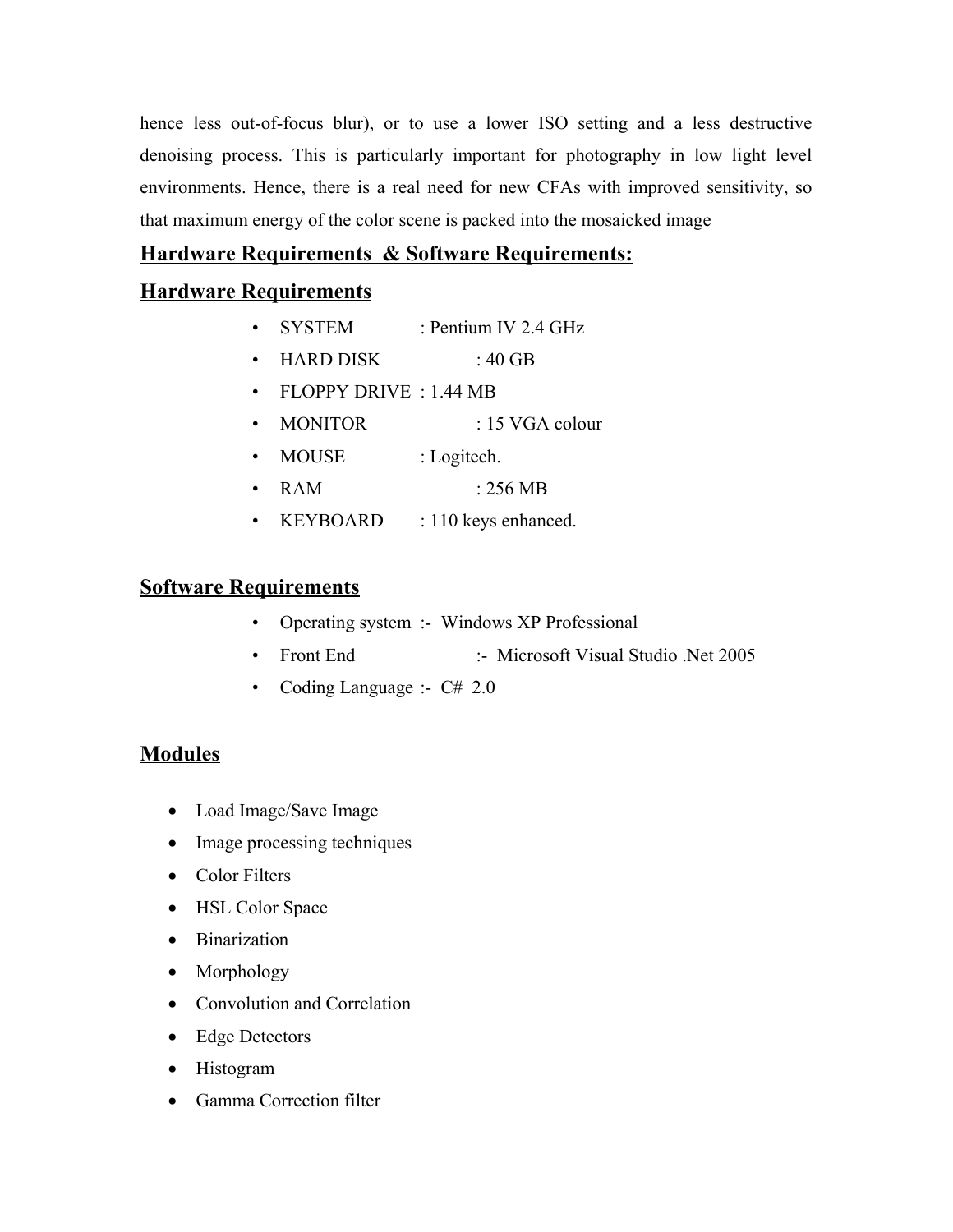## **Module Description**

#### **Load Image/Save Image**

Loading the particular image for the image processing, in the particular bitmap. This is by opening the dialog box and selecting the particular image file. After alteration, can save the particular image.

#### **Image processing techniques**

Various processing technique are included in the project (invert, grayscale, brightness, contrast, gamma and color).

#### **Color Filters**

The color filters are filters placed over the pixel sensors of an image sensor to capture color information. Color filters are needed because the typical photosensors detect light intensity with little or no wavelength specificity, and therefore cannot separate color information. The color filters filter the light by wavelength range, such that the separate filtered intensities include information about the color of light. For example, the Bayer filter gives information about the intensity of light in red, green, and blue (RGB) wavelength regions. The raw image data captured by the image sensor is then converted to a full-color image (with intensities of all three primary colors represented at each pixel) by a demosaicing algorithm which is tailored for each type of color filter. The spectral transmittance of the CFA elements along with the demosaicing algorithm jointly determine the color rendition. The sensor's passband quantum efficiency and span of the CFA's spectral responses are typically wider than the visible spectrum, thus all visible colors can be distinguished. The responses of the filters do not generally correspond to the CIE color matching functions, so a color translation is required to convert the tristimulus values into a common, absolute color space.

#### **HSL Color Space:**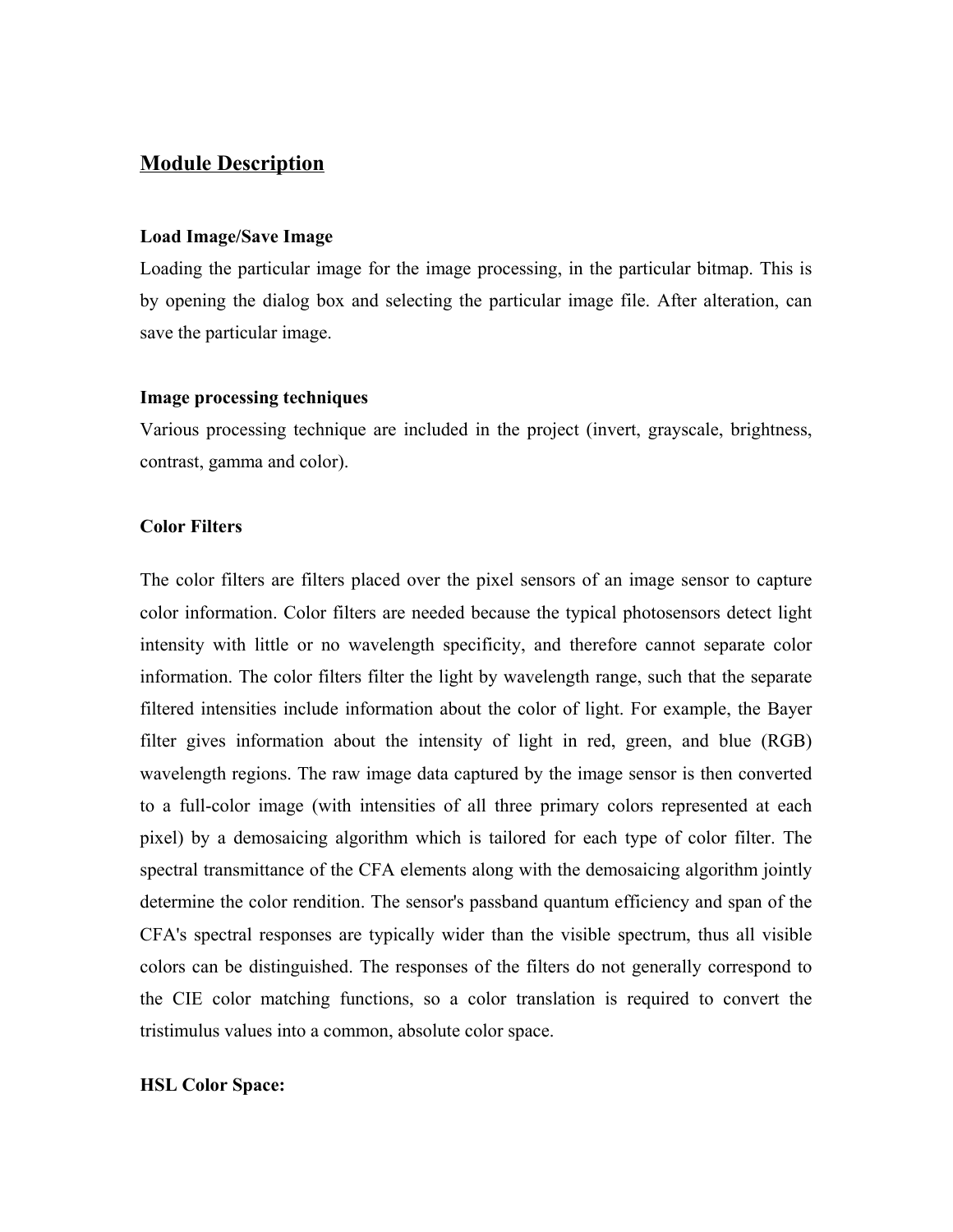**HSL** and **HSV** are the two most common cylindrical-coordinate representations of points in an RGB color model, which rearrange the geometry of RGB in an attempt to be more intuitive and perceptually relevant than the cartesian (cube) representation. They are used for color pickers, in color-modification tools in image editing software, and less commonly for image analysis and computer vision.

HSL stands for *hue*, *saturation*, and *lightness*, and is often also called **HLS**. HSV stands for *hue*, *saturation*, and *value*, and is also often called **HSB** (*B* for *brightness*). A third model, common in computer vision applications, is **HSI**, for *hue*, *saturation*, and *intensity*. Unfortunately, while typically consistent, these definitions are not standardized, and any of these abbreviations might be used for any of these three or several other related cylindrical models

#### **Binarization:**

Image binarization converts an image of up to 256 gray levels to a black and white image. Frequently, binarization is used as a pre-processor before OCR. In fact, most OCR packages on the market work only on bi-level (black & white) images.

The simplest way to use image binarization is to choose a threshold value, and classify all pixels with values above this threshold as white, and all other pixels as black. The problem then is how to select the correct threshold. In many cases, finding one threshold compatible to the entire image is very difficult, and in many cases even impossible. Therefore, adaptive image binarization is needed where an optimal threshold is chosen for each image area.

#### **Morphology:**

Morphological operators often take a binary image and a structuring element as input and combine them using a set operator (intersection, union, inclusion, complement). They process objects in the input image based on characteristics of its shape, which are encoded in the structuring element.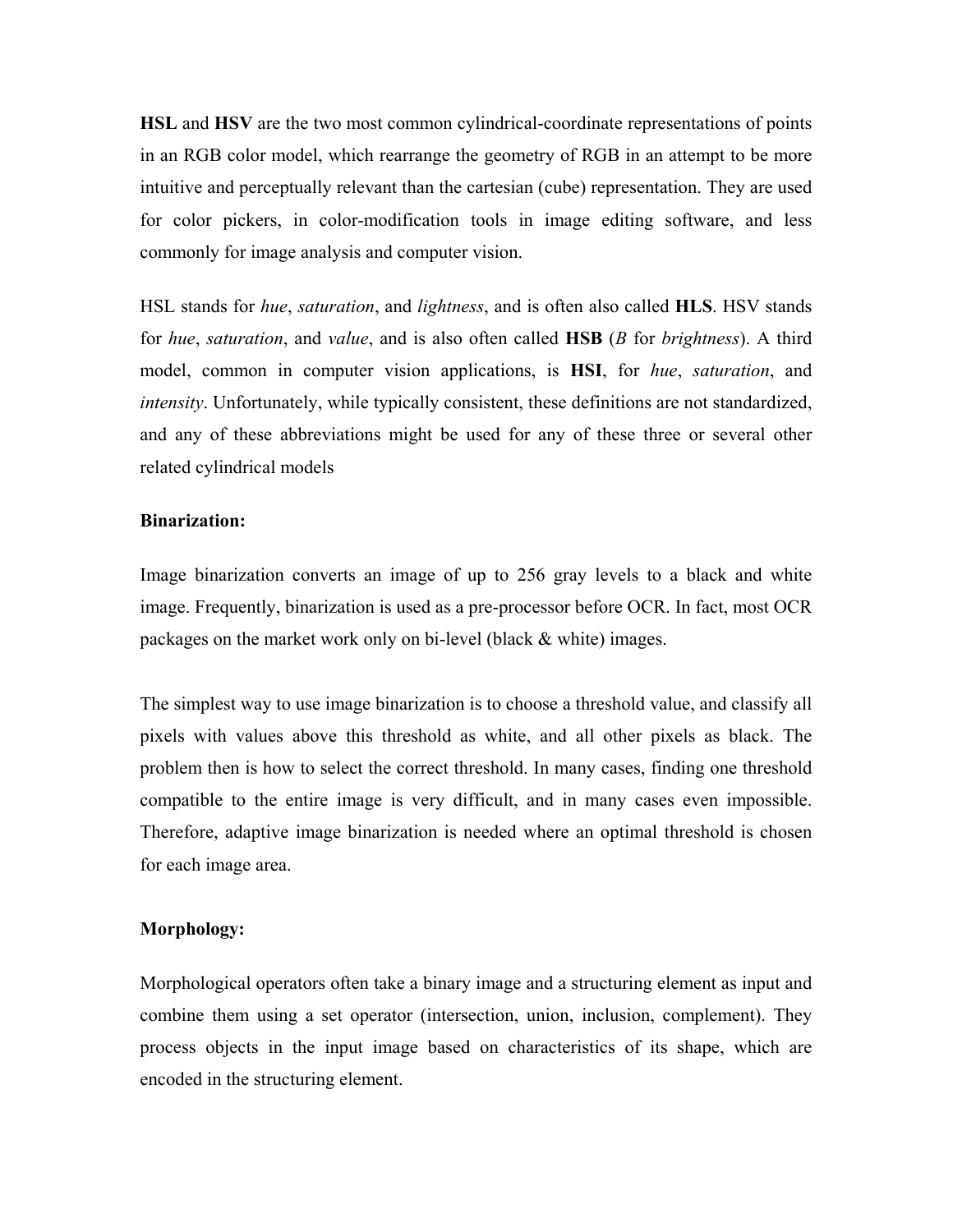Usually, the structuring element is sized  $3\times3$  and has its origin at the center pixel. It is shifted over the image and at each pixel of the image its elements are compared with the set of the underlying pixels. If the two sets of elements match the condition defined by the set operator (*e.g.* if the set of pixels in the structuring element is a subset of the underlying image pixels), the pixel underneath the origin of the structuring element is set to a pre-defined value (0 or 1 for binary images). A morphological operator is therefore defined by its structuring element and the applied set operator.

#### **Convolution and Correlation:**

Convolution is a very important operation in image processing. It basically involves calculating the weighted sum of a neighbourhood of pixels. The weights are taken from a convolution kernel. Each value from the neighbourhood of pixels is multiplied with its opposite on the matrix. For example, the top-left of the neighbour is multiplied by the bottom-right of the kernel. All these values are summed up, the this is the result of the convolution.

This operation can be mathematically represented as:

$$
N(x, y) = \sum_{k=-1}^{1} \sum_{j=-1}^{1} K(j, k) p(x + j, y + k)
$$

Correlation is nearly identical to convolution bar one minor difference:

$$
N(x, y) = \sum_{k=-1}^{1} \sum_{j=-1}^{1} K(j, k) p(x + j, y + k)
$$

Spot the difference? Instead of multiplying the pixel by the opposite in the kernel, you multiply it by the equivalent (top-left multiplied by top-left). Using our example above, we can calculate that the result of a correlation is -63.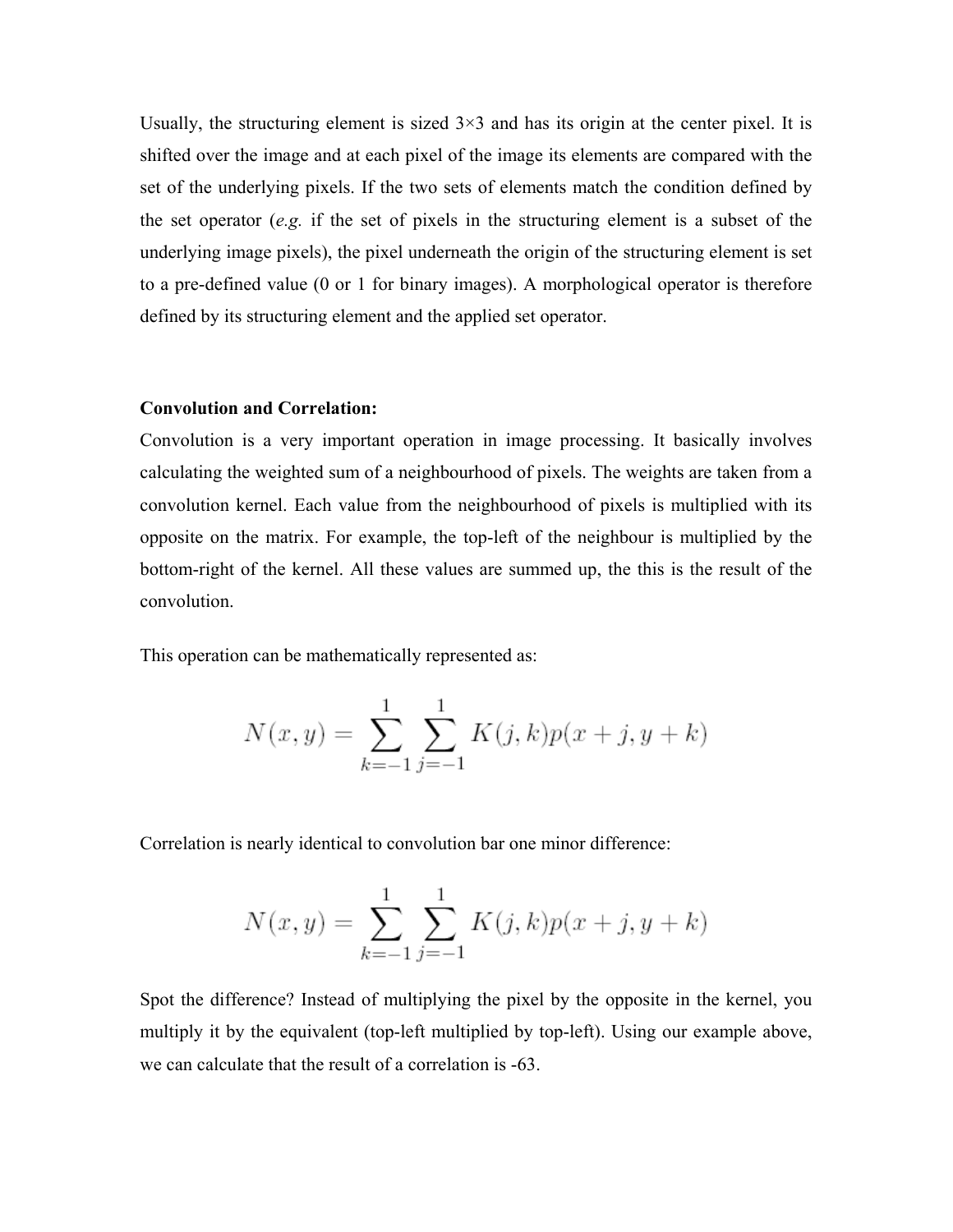#### **Edge Detectors:**

Edge detection module is for feature detection and feature extraction, which aim at identifying points in a digital image at which the image brightness changes sharply or, more formally, has discontinuities. The same problem of finding discontinuities in 1D signals is known as step detection.

#### **Histogram:**

An image histogram is a type of histogram that acts as a graphical representation of the tonal distribution in a digital image. It plots the number of pixels for each tonal value. By looking at the histogram for a specific image a viewer will be able to judge the entire tonal distribution at a glance.

The horizontal axis of the graph represents the tonal variations, while the vertical axis represents the number of pixels in that particular tone. The left side of the horizontal axis represents the black and dark areas, the middle represents medium grey and the right hand side represents light and pure white areas. The vertical axis represents the size of the area that is captured in each one of these zones. Thus, the histogram for a very bright image with few dark areas and/or shadows will have most of its data points on the right side and center of the graph. Conversely, the histogram for a very dark image will have the majority of its data points on the left side and center of the graph.

#### **Gamma Correction filter:**

Luminance of each of the linear-light red, green, and blue (tristimulus) components is transformed to a nonlinear video signal by *gamma correction,* which is universally done at the camera. The Rec. 709 transfer function takes linear-light tristimulus value (here *L*) to a nonlinear component (here *E'*), for example, voltage in a video system:

$$
N(x, y) = \sum_{k=-1}^{1} \sum_{j=-1}^{1} K(j, k) p(x + j, y + k)
$$